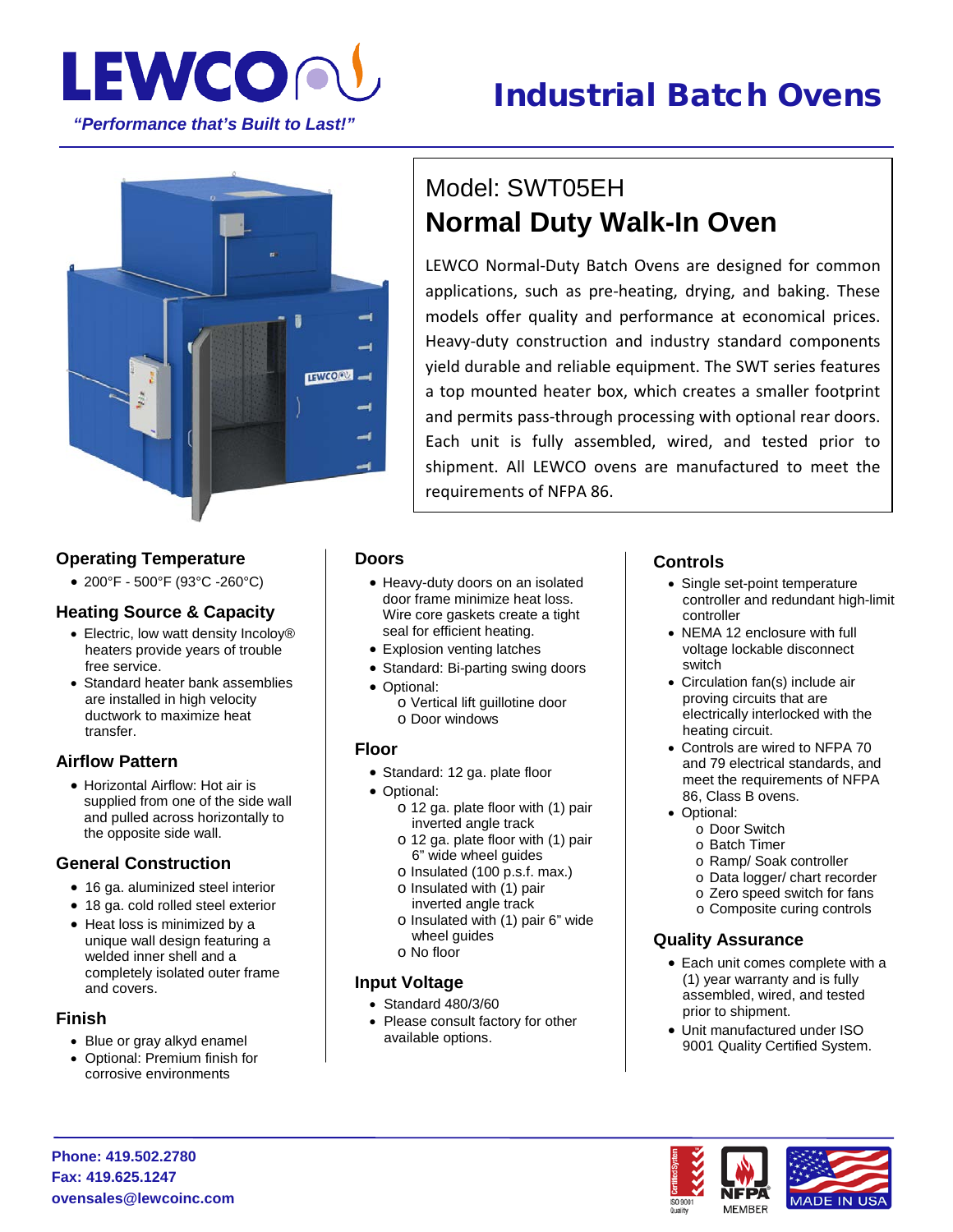

## **Industrial Batch Ovens Model: SWT05EH**

| <b>Model</b><br>(NFPA Class B) | "W  | Overall<br>Dimensions<br>"D | "H  | <b>Door</b><br>Swing<br>Radius | "W | Workspace<br><b>Dimensions</b><br>"D | "Н | Workspace<br><b>Volume</b><br>(cubic ft.) | <b>Heater Bank</b><br>(kW) | <b>Circulating Fan</b><br>(CFM) | <b>Motor</b><br>(HP)     | <b>Air Changes</b><br>per Minute | <b>Exhaust Fan</b><br>Capacity<br>(CFM) | <b>Exhaust</b><br><b>Motor</b><br>(HP) | <b>Solvents</b><br>per Batch<br>(Gals.) | <b>Ships Fully</b><br><b>Assembled</b> |
|--------------------------------|-----|-----------------------------|-----|--------------------------------|----|--------------------------------------|----|-------------------------------------------|----------------------------|---------------------------------|--------------------------|----------------------------------|-----------------------------------------|----------------------------------------|-----------------------------------------|----------------------------------------|
| SWT05EH-48-48-60               | 76  | 60                          | 113 | 24"                            | 48 | 48                                   | 60 | 80                                        | 36                         | 1,000                           |                          | 12.50                            | N/A                                     | N/A                                    | $\Omega$                                | Yes                                    |
| SWT05EH-48-48-72               | 76  | 60                          | 135 | 24"                            | 48 | 48                                   |    | 96                                        | 36                         | 1.400                           |                          | 14.58                            | N/A                                     | N/A                                    | $\theta$                                | Yes                                    |
| SWT05EH-48-48-96               | 78  | 60                          | 159 | 24"                            | 48 | 48                                   | 96 | 128                                       | 45                         | 1,700                           |                          | 13.28                            | N/A                                     | N/A                                    |                                         | N <sub>0</sub>                         |
| SWT05EH-48-72-72               | 78  | 84                          | 135 | 24"                            | 48 | 72                                   | 72 | 144                                       | 45                         | 1.700                           |                          | 11.81                            | N/A                                     | N/A                                    | $\theta$                                | Yes                                    |
| SWT05EH-48-72-96               | 76  | 84                          | 160 | 24"                            | 48 | 72                                   | 96 | 192                                       | 54                         | 2,500                           | $\overline{\mathcal{L}}$ | 13.02                            | N/A                                     | N/A                                    | $\theta$                                | N <sub>0</sub>                         |
| SWT05EH-48-96-72               | 82  | 108                         | 135 | 24"                            | 48 | 96                                   | 72 | 192                                       | 54                         | 2,500                           | $\overline{\mathcal{L}}$ | 13.02                            | N/A                                     | N/A                                    |                                         | Yes                                    |
| SWT05EH-48-96-96               | 82  | 108                         | 160 | 24"                            | 48 | 96                                   | 96 | 256                                       | 63                         | 3,000                           | $\overline{\mathcal{L}}$ | 11.72                            | N/A                                     | N/A                                    | 0                                       | N <sub>0</sub>                         |
| SWT05EH-60-60-60               | 88  |                             | 123 | 30"                            | 60 | 60                                   | 60 | 125                                       | 36                         | 1.400                           |                          | 11.20                            | N/A                                     | N/A                                    | $\Omega$                                | Yes                                    |
| SWT05EH-60-60-72               | 90  | 72                          | 135 | 30"                            | 60 | 60                                   | 72 | 150                                       | 45                         | 1,700                           |                          | 11.33                            | N/A                                     | N/A                                    |                                         | Yes                                    |
| SWT05EH-60-60-96               | 94  | 72                          | 159 | 30"                            | 60 | 60                                   | 96 | 200                                       | 54                         | 2,500                           | $\overline{\mathcal{L}}$ | 12.50                            | N/A                                     | N/A                                    |                                         | Yes                                    |
| SWT05EH-60-72-72               | 92  | 84                          | 135 | 30"                            | 60 | 72                                   | 72 | 180                                       | 45                         | 2,500                           | $\overline{\mathcal{L}}$ | 13.88                            | N/A                                     | N/A                                    | $\Omega$                                | N <sub>0</sub>                         |
| SWT05EH-60-72-96               | 94  | 84                          | 160 | 30"                            | 60 | 72                                   | 96 | 240                                       | 54                         | 3,000                           | $\overline{\mathcal{L}}$ | 12.50                            | N/A                                     | N/A                                    |                                         | N <sub>0</sub>                         |
| SWT05EH-60-96-96               | 96  | 108                         | 163 | 30"                            | 60 | 96                                   | 96 | 320                                       | 63                         | 4,000                           | 3                        | 12.50                            | N/A                                     | N/A                                    | 0                                       | N <sub>o</sub>                         |
| SWT05EH-72-72-72 '             | 106 | 84                          | 135 | 36"                            | 72 | 72                                   |    | 216                                       | 54                         | 2,500                           | $\overline{\mathcal{L}}$ | 11.57                            | N/A                                     | N/A                                    |                                         | Yes                                    |
| SWT05EH-72-72-96               | 108 | 84                          | 160 | 36"                            | 72 | 72                                   | 96 | 288                                       | 63                         | 3,500                           | 3                        | 12.15                            | N/A                                     | N/A                                    |                                         | N <sub>0</sub>                         |
| SWT05EH-72-96-96               | 110 | 108                         | 167 | 36"                            | 72 | 96                                   | 96 | 384                                       | 72                         | 4,500                           | 3                        | 11.72                            | N/A                                     | N/A                                    |                                         | Yes                                    |
| SWT05EH-72-120-96              | 112 | 132                         | 169 | 36"                            | 72 | 120                                  | 96 | 480                                       | 81                         | 5,500                           | 3                        | 11.46                            | N/A                                     | N/A                                    |                                         | N <sub>0</sub>                         |

| <b>Model</b><br>(NFPA Class A) | <b>Overall</b><br><b>Dimensions</b> |     | Workspace<br><b>Door</b><br><b>Dimensions</b><br>Swing |        |    | Workspace<br>Volume | <b>Heater Bank</b> | <b>Circulating Fan</b> | <b>Motor</b> | <b>Air Changes</b> | <b>Exhaust Fan</b><br>Capacity | <b>Exhaust</b><br><b>Motor</b> | <b>Solvents</b><br>per Batch | <b>Ships Fully</b> |         |                |
|--------------------------------|-------------------------------------|-----|--------------------------------------------------------|--------|----|---------------------|--------------------|------------------------|--------------|--------------------|--------------------------------|--------------------------------|------------------------------|--------------------|---------|----------------|
|                                | "W                                  | "D  | ΜН                                                     | Radius | "W | "D                  | . "Н               | (cubic ft.)            | (kW)         | (CFM)              | (HP)                           | per Minute                     | (CFM)                        | (HP)               | (Gals.) | Assembled      |
| SWT05EH-48-48-60               | 76                                  | 60  | 150                                                    | 24"    | 48 | 48                  | 60                 | 80                     | 36           | 1,000              |                                | 12.50                          | 62                           | 1/4                | 0.05    | No             |
| SWT05EH-48-48-72               | 76                                  | 60  | 162                                                    | 24"    | 48 | 48                  |                    | 96                     | 45           | 1,400              |                                | 14.58                          | 62                           | 1/4                | 0.05    | No             |
| SWT05EH-48-48-96               | 78                                  | 60  | 186                                                    | 24"    | 48 | 48                  | 96                 | 128                    | 54           | 1,700              |                                | 13.28                          | 62                           | 1/4                | 0.05    | No             |
| SWT05EH-48-72-72               | 78                                  | 84  | 162                                                    | 24"    | 48 | 72                  | 72                 | 144                    | 54           | 1,700              |                                | 11.81                          | 62                           | 1/4                | 0.05    | No             |
| SWT05EH-48-72-96 *             | 78                                  | 84  | 186                                                    | 24"    | 48 | 72                  | 96                 | 192                    | 54           | 2,500              | $\overline{2}$                 | 13.02                          | 62                           | 1/4                | 0.05    | N <sub>0</sub> |
| SWT05EH-48-96-72               | 82                                  | 108 | 162                                                    | 24"    | 48 | 96                  | 72                 | 192                    | 54           | 2,500              | $\overline{2}$                 | 13.02                          | 62                           | 1/4                | 0.05    | No             |
| SWT05EH-48-96-96               | 82                                  | 108 | 187                                                    | 24"    | 48 | 96                  | 96                 | 256                    | 63           | 3,000              | $\overline{\phantom{a}}$       | 11.72                          | 62                           | 1/4                | 0.05    | No             |
| SWT05EH-60-60-60 '             | 88                                  |     | 150                                                    | 30"    | 60 | 60                  | 60                 | 125                    | 45           | 1,400              |                                | 11.20                          | 62                           | 1/4                | 0.05    | No             |
| SWT05EH-60-60-72               | 90                                  | 72  | 162                                                    | 30"    | 60 | 60                  | 72                 | 150                    | 54           | 1,700              |                                | 11.33                          | 62                           | 1/4                | 0.05    | No             |
| SWT05EH-60-60-96               | 94                                  |     | 186                                                    | 30"    | 60 | 60                  | 96                 | 200                    | 63           | 2,500              | $\overline{\mathcal{L}}$       | 12.50                          | 62                           | 1/4                | 0.05    | N <sub>0</sub> |
| SWT05EH-60-72-72 '             | 92                                  | 84  | 162                                                    | 30"    | 60 | 72                  | 72                 | 180                    | 54           | 2,500              | $\overline{\mathcal{L}}$       | 13.88                          | 62                           | 1/4                | 0.05    | <b>No</b>      |
| SWT05EH-60-72-96               | 94                                  | 84  | 187                                                    | 30"    | 60 | 72                  | 96                 | 240                    | 63           | 3,000              | $\overline{2}$                 | 12.50                          | 62                           | 1/4                | 0.05    | N <sub>0</sub> |
| SWT05EH-60-96-96 '             | 96                                  | 108 | 190                                                    | 30"    | 60 | 96                  | 96                 | 320                    | 81           | 4,000              | 3                              | 12.50                          | 100                          | 1/4                | 0.08    | No             |
| SWT05EH-72-72-72 *             | 106                                 | 84  | 162                                                    | 36"    | 72 | 72                  |                    | 216                    | 63           | 2,500              | $\overline{\mathcal{L}}$       | 11.57                          | 62                           | 1/4                | 0.05    | No             |
| SWT05EH-72-72-96               | 108                                 | 84  | 187                                                    | 36"    | 72 | 72                  | 96                 | 288                    | 72           | 3,500              | 3                              | 12.15                          | 62                           | 1/4                | 0.05    | <b>No</b>      |
| SWT05EH-72-96-96               | 110                                 | 108 | 194                                                    | 36"    | 72 | 96                  | 96                 | 384                    | 90           | 4,500              | 3                              | 11.72                          | 100                          | 1/4                | 0.08    | No             |
| SWT05EH-72-120-96              | 112                                 | 132 | 196                                                    | 36"    | 72 | 120                 | 96                 | 480                    | 99           | 5,500              | 3                              | 11.46                          | 100                          | 1/4                | 0.08    | No             |

**\* Indicates Configuration Style #1. Refer to drawings on page 3 of 4**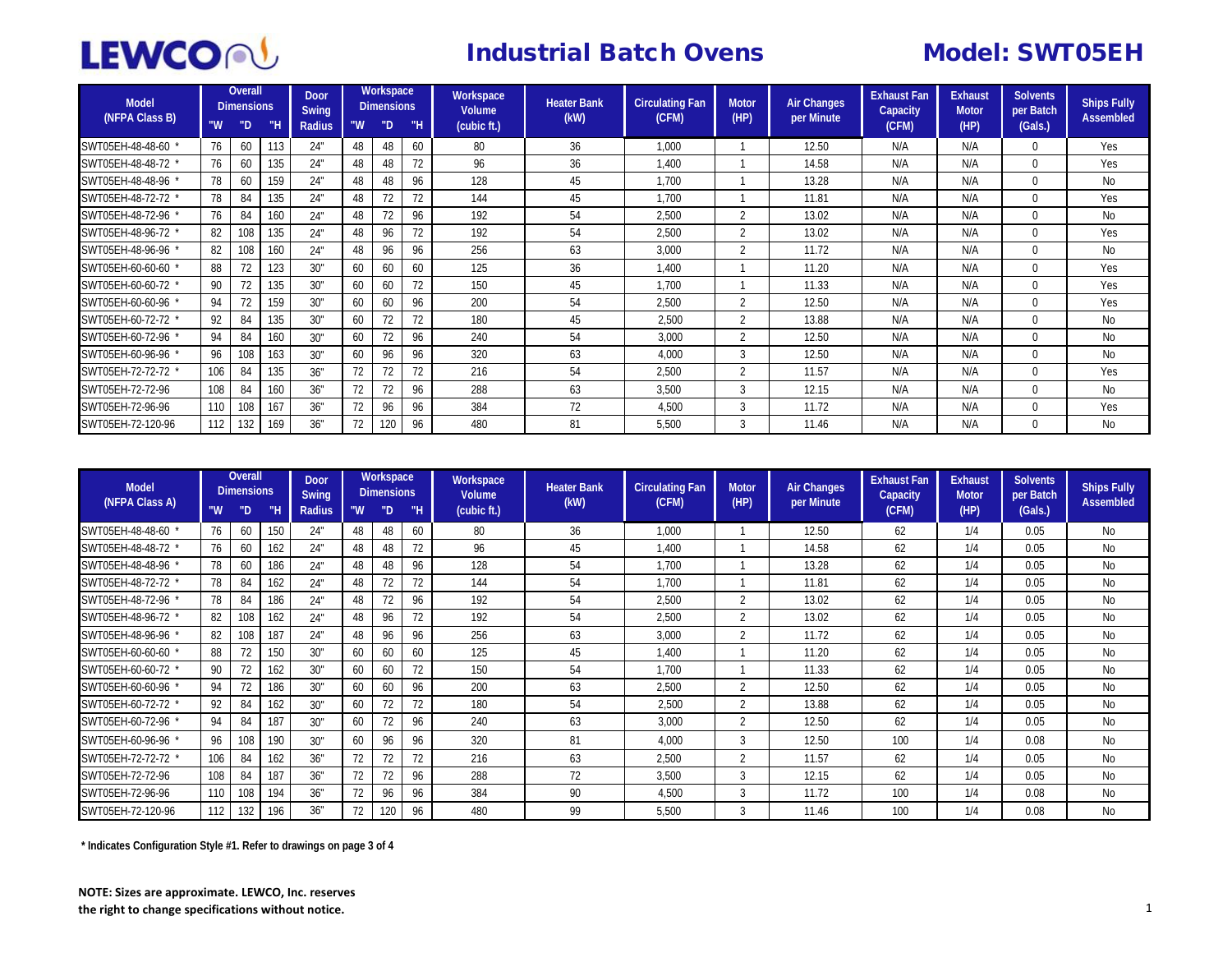



**PLAN VIEW**





DATE: REV. PAGE:

MODEL: SWT05EH

DESCRIPTION: NORMAL DUTY WALK-IN OVEN, TOP MOUNT HEATER, 500°F, ELECTRIC, HORIZONTAL AIRFLOW

| <b>WARNING: OVENS PROCESSING FLAMMABLE</b><br>VOLATILES OR COMBUSTIBLE MATERIALS ARE<br>CLASSIFIED BY NFPA 86 AS "CLASS A" OVENS<br>AND REQUIRE SPECIFIC SAFETY FEATURES.<br>KNOW THE PROPERTIES OF THE MATERIALS |  |
|-------------------------------------------------------------------------------------------------------------------------------------------------------------------------------------------------------------------|--|
| BEING HEATED. EXPLOSION OR FIRE MAY<br>RESULT FROM MISAPPLICATION.                                                                                                                                                |  |

LEWCO, INC. IS COMMITTED TO CONTINUOUS<br>IMPROVEMENT AND RESERVES THE RIGHT TO CHANGE<br>DESIGNS AND SPECIFICATIONS WITHOUT NOTICE. THIS DRAWING MUST NOT BE COPIED, REPRODUCED OR USED FOR ANY PURPOSE WITHOUT THE WRITTEN CONSENT OF LEWCO, INC. ALL RIGHTS RESERVED.

7/5/2017 EWCOA 001 3 of 4 706 LANE ST. SANDUSKY, OH 44870, U.S.A.